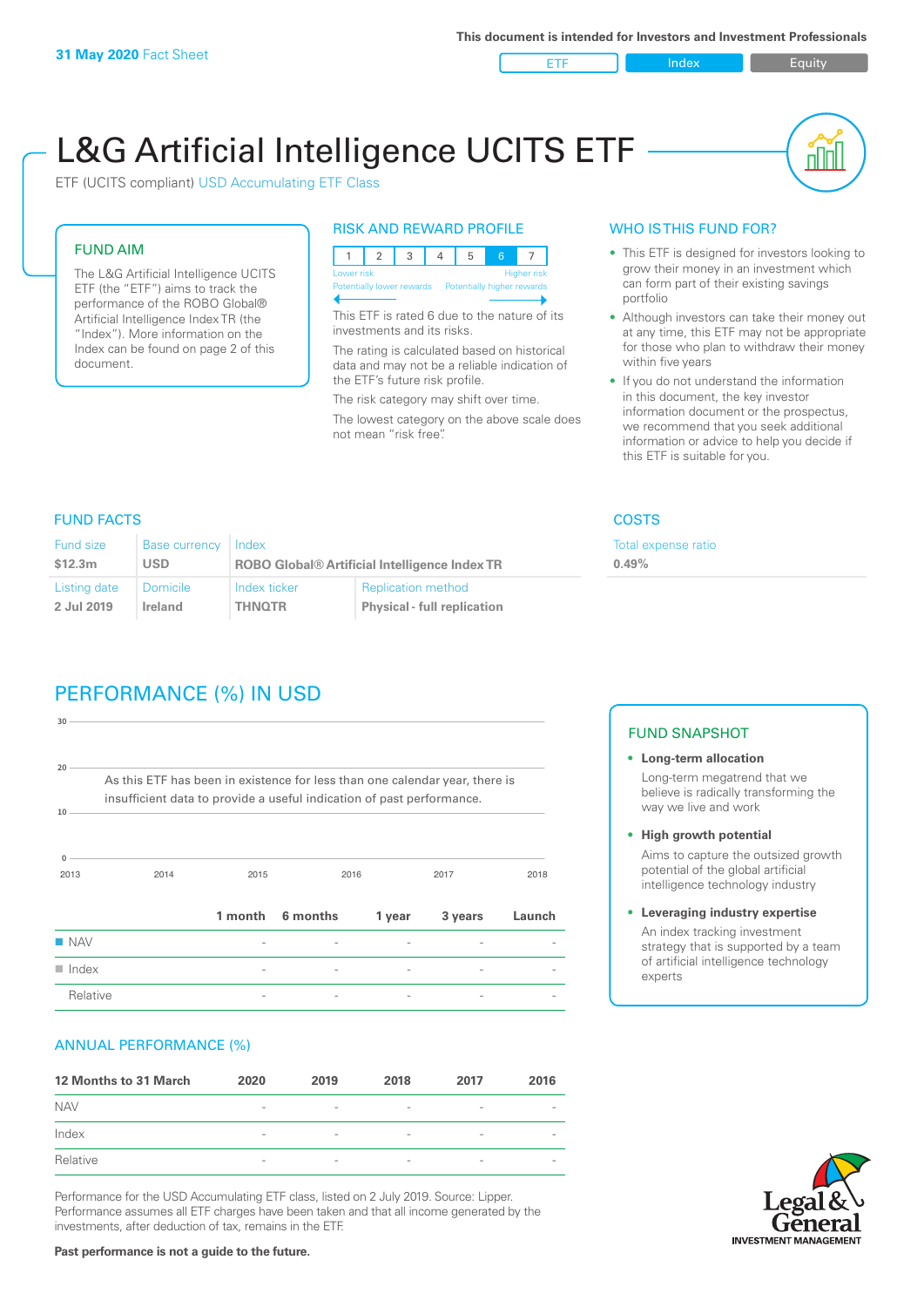# L&G Artificial Intelligence UCITS ETF

ETF (UCITS compliant) USD Accumulating ETF Class

# INDEX BREAKDOWN

The breakdowns below relate to the Index. The ETF's portfolio may deviate from the below. All data source LGIM unless otherwise stated. Totals may not sum to 100% due to rounding.



# SECTOR (%)

| <b>Business Process</b>   | 17.7 |
|---------------------------|------|
| <b>Big Data/Analytics</b> | 13.5 |
| Semiconductor             | 12.4 |
| ■ Network & Security      | 11.3 |
| ■ Ecommerce               | 112  |
| Cloud Providers           | 8.9  |
| ■ Consumer                | 8.8  |
| ■ Cognitive Computing     | 62   |
| $\blacksquare$ Healthcare | 62   |
| $\Box$ Other              | 3.8  |
|                           |      |



| ■ USD              | 88.6 |
|--------------------|------|
| EUR                | 2.8  |
| $\blacksquare$ GBP | 2.4  |
| $\blacksquare$ TWD | 1.8  |
| $\blacksquare$ AUD | 1.8  |
| HKD                | 1.5  |
| $\blacksquare$ JPY | 0.9  |
| $\Box$ CNY         | 0.2  |
|                    |      |
|                    |      |

■ Top 10 constituents 19.4% Rest of Index 80.6% No. of constituents in Index 73

# TOP 10 CONSTITUENTS (%)

| iRobot        | 2.2 |
|---------------|-----|
| Veeva Systems | 21  |
| Wix.com       | 2.0 |
| Twilio        | 2.0 |
| MongoDB       | 1.9 |
| Splunk        | 1.9 |
| Illumina      | 1.9 |
| Amazon        | 1.8 |
| Atlassian     | 1.8 |
| Nvidia        | 1.8 |
|               |     |

# INDEX DESCRIPTION

The Index aims to track the performance of a basket of companies that have a distinct portion of their business and revenue derived from the field of Artificial Intelligence, and the potential to grow within this space through innovation and/or market adoption of their products and/or services.

The index is comprised of companies which are publicly traded on various stock exchanges around the world that are exposed to the "Artificial Intelligence" theme as defined by ROBO Global®. ROBO Global® created and maintains a unique database of companies across the globe that have a portion of their business and revenue associated with Artificial Intelligence and enabling technologies. The ROBO Global® Industry Classification currently identifies 11 subsectors of the Artificial Intelligence theme that present a suitable level of product and technology maturity to carry high growth and returns potential.

A company is only eligible for inclusion in the Index if it is of a sufficient size (determined by reference to the total market value of its shares) and it is sufficiently "liquid" ( a measure of how actively its shares are traded on a daily basis). Within the Index, companies are weighted according a modified AI-factor weighting scheme. The Index is rebalanced quarterly in March, June, September and December.

# INVESTMENT MANAGER

GO ETF Solutions LLP is the investment manager for each of the exchange traded funds (ETFs) issued by Legal & General UCITS ETF Plc and is responsible for the day-to-day investment management decisions for this ETF. The team is highly experienced with respect to all aspects relating to the management of an ETF portfolio, including collateral management, OTC swap trading, adherence to UCITS regulations and counterparty exposure and monitoring.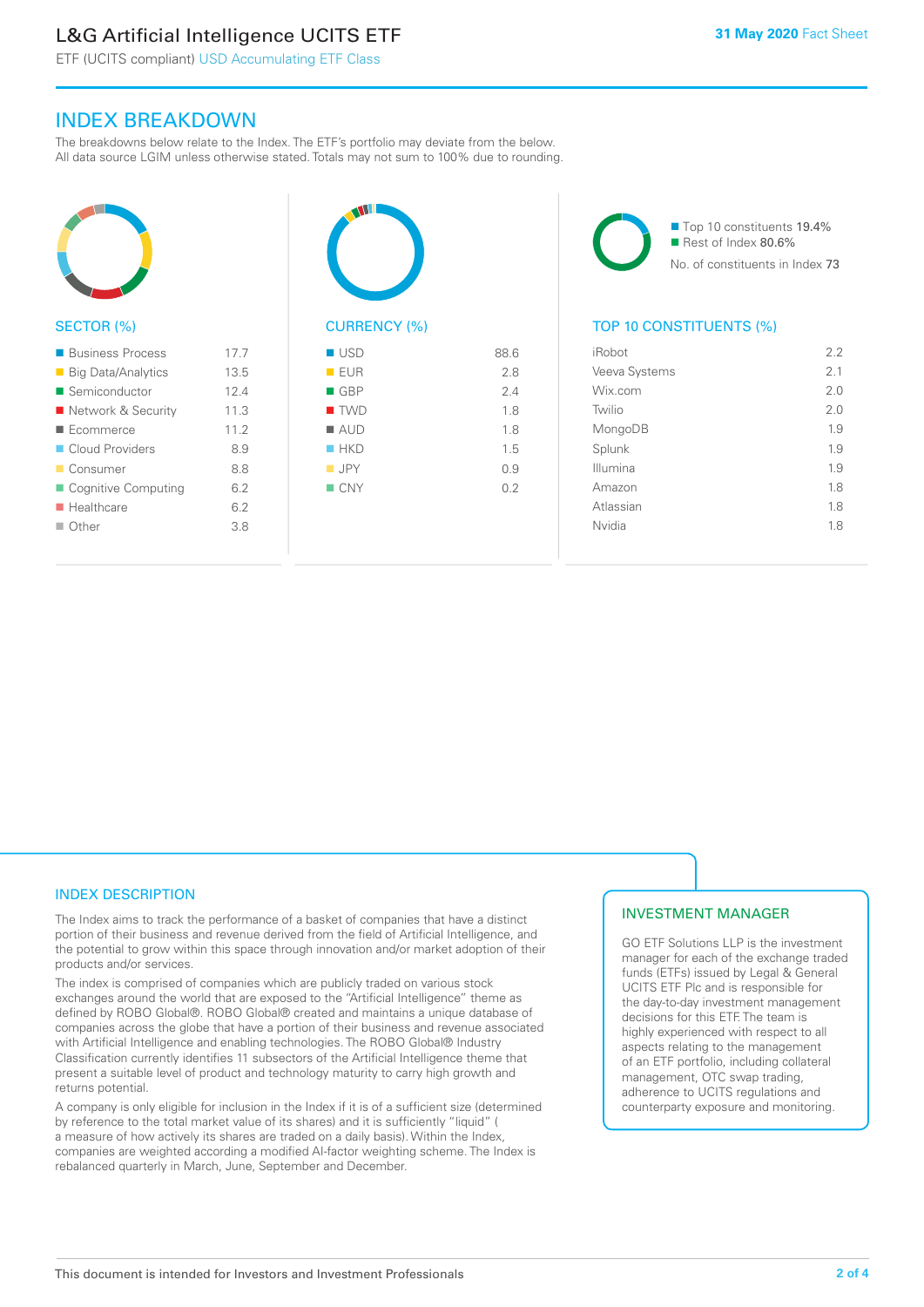# L&G Artificial Intelligence UCITS ETF

ETF (UCITS compliant) USD Accumulating ETF Class

# KEY RISKS

- The value of an investment and any income taken from it is not guaranteed and can go down as well as up; you may not get back the amount you originally invested.
- Third party service providers (such as counterparties entering into financial derivative instruments with the ETF or the ETF's depositary) may go bankrupt and fail to pay money due to the ETF or return property belonging to the ETF.
- As the Index includes micro, small and medium-sized publicly traded companies, the ETF is subject to the risk that such companies may be more vulnerable to adverse business or economic events and greater and more unpredictable price changes than larger companies or the stock market as a whole.
- The ETF is subject to the risks associated with technology-focused companies and are particularly vulnerable to rapid developments in technology (which may leave their products out-of-date), government regulation and competition from domestic and foreign competitors who may have lower production costs. Such companies may also have difficulties establishing and maintaining patents, copyrights, trademarks and trade secrets relating to their products which could negatively affect their value.
- It may not always be possible to buy and sell ETF shares on a stock exchange or at prices closely reflecting the NAV.
- If the Index provider stops calculating the Index or if the ETF's license to track the Index is terminated, the ETF may have to be closed.

For more information, please refer to the key investor information document on our website Ø

# TRADING INFORMATION

| <b>Exchange</b>           | <b>Currency ISIN</b> |                           | <b>SEDOL</b> | Ticker | <b>Bloomberg</b> |
|---------------------------|----------------------|---------------------------|--------------|--------|------------------|
| London Stock Exchange USD |                      | IE00BK5BCD43 BKF34R8 AIAI |              |        | AIAI I N         |
| London Stock Exchange GBX |                      | IE00BK5BCD43 BKF39F1 AIAG |              |        | AIAG LN          |
| Borsa Italiana            | <b>FUR</b>           | IE00BK5BCD43 BKF34O7 AIAI |              |        | AIAI IM          |
| Deutsche Börse            | <b>FUR</b>           | IFOORK5BCD43 BKF34L2 XMLD |              |        | XMI D GY         |

The currency shown is the trading currency of the listing.



### SPOTLIGHT ON LEGAL & GENERAL INVESTMENT MANAGEMENT

We are one of Europe's largest asset managers and a major global investor, with assets under management of £1,196.2 billion (as at 31 December 2019). We work with a wide range of global clients, including pension schemes, sovereign wealth funds, fund distributors and retail investors.

Source: LGIM internal data as at 31 December 2019. The AUM disclosed aggregates the assets managed by LGIM in the UK, LGIMA in the US and LGIM Asia in Hong Kong. The AUM includes the value of securities and derivatives positions.

# COUNTRY REGISTRATION



# AVAILABILITY

| ISA eligible             | Yes |
|--------------------------|-----|
| SIPP eligible            | Yes |
| UK Fund Reporting Status | Yes |

### TO FIND OUT MORE



Call **0345 070 8684**



Lines are open Monday to Friday 8.30am to 6.00pm. We may record and monitor calls. Call charges will vary.